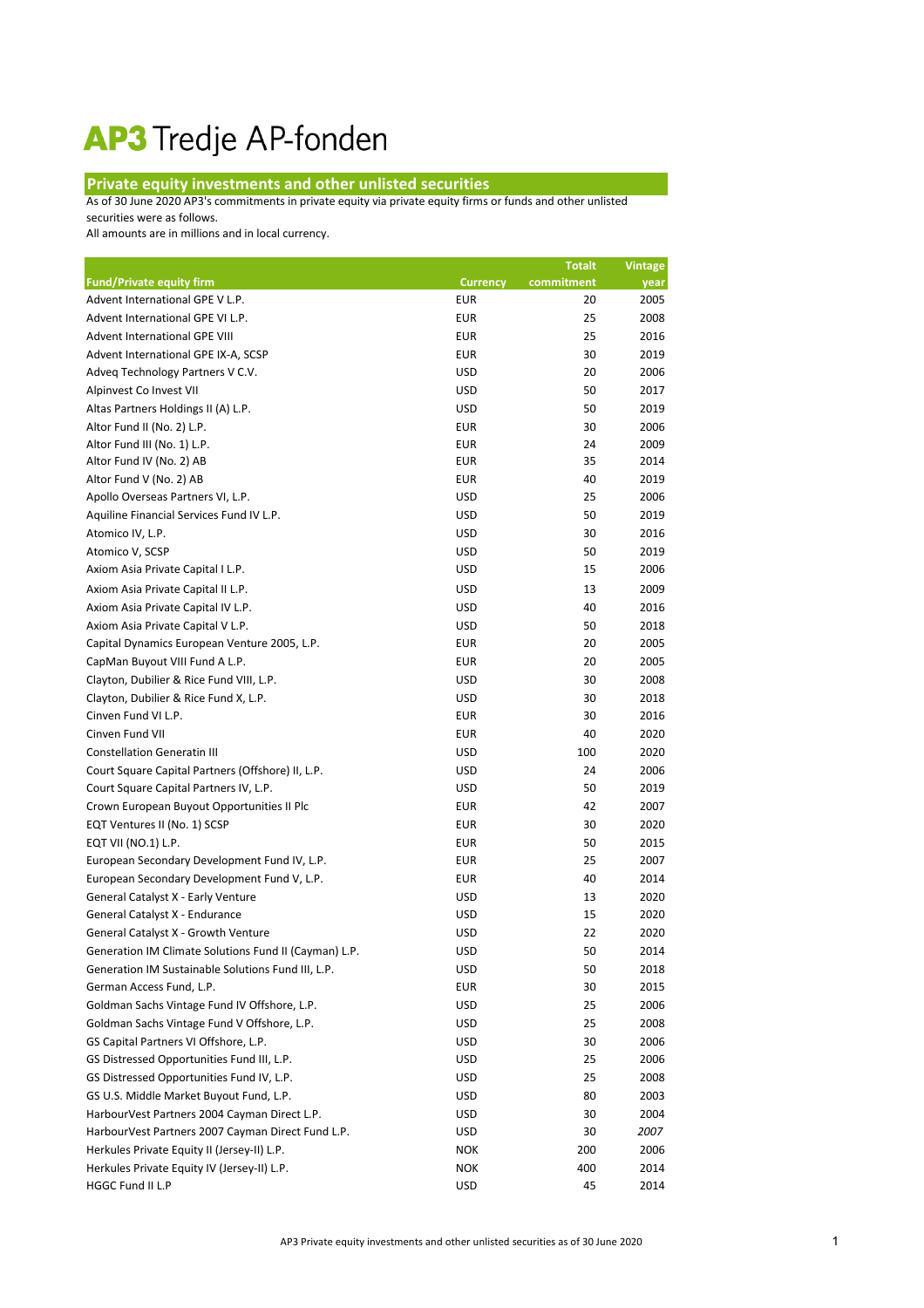|                                                      |                 | <b>Totalt</b> | <b>Vintage</b> |
|------------------------------------------------------|-----------------|---------------|----------------|
| <b>Fund/Private equity firm</b>                      | <b>Currency</b> | commitment    | year           |
| HGGC Fund III L.P                                    | <b>USD</b>      | 50            | 2017           |
| HGGC Fund IV L.P                                     | <b>USD</b>      | 50            | 2020           |
| Highstar Capital III                                 | <b>USD</b>      | 30            | 2007           |
| HIPEP IV - European Venture Partnership L.P.         | <b>EUR</b>      | 20            | 2001           |
| Impilo AB Investment Pool 1, L.P.                    | <b>SEK</b>      | 350           | 2017           |
| InnKap 4 Partners L.P.                               | <b>EUR</b>      | 20            | 2006           |
| Kelso Investment Associates VIII, L.P.               | <b>USD</b>      | 30            | 2007           |
| Kelso Investment Associates IX, L.P.                 | <b>USD</b>      | 50            | 2015           |
| Kelso Investment Associates X, L.P.                  | <b>USD</b>      | 50            | 2018           |
| Keyhaven Capital Partners I, L.P.                    | <b>EUR</b>      | 23            | 2003           |
| Keyhaven Capital Partners II, L.P.                   | <b>EUR</b>      | 25            | 2006           |
| Keyhaven Capital Partners III, L.P.                  | <b>EUR</b>      | 20            | 2009           |
| Khosla Ventures VI, L.P.                             | <b>USD</b>      | 20            | 2018           |
| Levine Leichtman Capital Partners VI, L.P.           | <b>USD</b>      | 50            | 2017           |
| Levine Leichtman Capital Partners Co Investment Fund | <b>USD</b>      | 50            | 2015           |
| Lexington Capital Partners VI-B (Offshore), L.P.     | <b>USD</b>      | 30            | 2005           |
| Litorina Kapital III L.P.                            | <b>SEK</b>      | 150           | 2007           |
| Montana Capital Partners OSP III, L.P.               | <b>EUR</b>      | 25            | 2015           |
| Montana Capital Partners OSP IV                      | <b>EUR</b>      | 40            | 2017           |
| New Mountain Partners IV L.P.                        | <b>USD</b>      | 50            | 2014           |
| New Mountain Partners V L.P.                         | <b>USD</b>      | 50            | 2017           |
| Newbury Equity Partners I, L.P.                      | <b>USD</b>      | 30            | 2006           |
| Newbury Equity Partners II, L.P.                     | <b>USD</b>      | 25            | 2010           |
| Newbury Equity Partners IV, L.P.                     | <b>USD</b>      | 50            | 2017           |
| Newbury Equity Partners V, L.P.                      | <b>USD</b>      | 50            | 2020           |
| Northzone VII L.P.                                   | <b>EUR</b>      | 25            | 2014           |
| Northzone VIII L.P.                                  | <b>EUR</b>      | 25            | 2016           |
| Northzone IX L.P.                                    | <b>EUR</b>      | 35            | 2019           |
| Oak Hill Capital Partners II, L.P.                   | <b>USD</b>      | 25            | 2004           |
| Oak Hill Capital Partners III, L.P.                  | <b>USD</b>      | 30            | 2007           |
| Oak Hill Capital Partners IV, L.P.                   | <b>USD</b>      | 50            | 2017           |
| Oaktree Ports America                                | <b>USD</b>      |               | 2007           |
| Pacific Equity Partners V-C                          | <b>AUD</b>      | 50            | 2015           |
| Pantheon Asia Fund V, L.P.                           | <b>USD</b>      | 15            | 2007           |
| PineBridge Vantage Capital, L.P.                     | <b>USD</b>      | 30            | 2005           |
| RCP Fund IV Feeder, Ltd                              | <b>USD</b>      | 15            | 2006           |
| RCP Fund V Feeder, Ltd                               | <b>USD</b>      | 15            | 2007           |
| RCP Fund VI Feeder, Ltd                              | <b>USD</b>      | 15            | 2008           |
| RCP Fund VII Feeder, Ltd                             | <b>USD</b>      | 15            | 2009           |
| RCP Fund IX Feeder, Ltd                              | <b>USD</b>      | 25            | 2014           |
| RCP Fund X Feeder, L.P.                              | <b>USD</b>      | 25            | 2015           |
| RCP Fund XII EU Feeder, SCSP                         | <b>USD</b>      | 25            | 2018           |
| RCP Fund XIII EU Feeder, SCSP                        | <b>USD</b>      | 25            | 2019           |
| RCP Fund XIV EU Feeder, SCSP                         | <b>USD</b>      | 25            | 2020           |
| <b>Standout Capital I AB</b>                         | <b>SEK</b>      | 200           | 2016           |
| Sway Ventures Fund II Cayman, L.P.                   | <b>USD</b>      | 30            | 2018           |
| The Rise Fund L.P.                                   | <b>USD</b>      | 50            | 2018           |
| Top Tier Venture Capital III Int Ltd                 | <b>USD</b>      | 30            | 2005           |
| Top Tier Venture Capital IV Int Ltd                  | <b>USD</b>      | 30            | 2007           |
| Trilantic Capital Partners VI (North America) L.P.   | <b>USD</b>      | 50            | 2018           |
| Warburg Pincus Private Equity VIII, L.P.             | <b>USD</b>      | 35            | 2001           |
| Warburg Pincus Private Equity IX, L.P.               | <b>USD</b>      | 30            | 2005           |
| Warburg Pincus Private Equity X, L.P.                | <b>USD</b>      | 30            | 2007           |
| Warburg Pincus Private Equity XI, L.P.               | <b>USD</b>      | 50            | 2013           |
| Warburg Pincus Private Equity XII-E, L.P.            | <b>USD</b>      | 45            | 2015           |
| Warburg Pincus Global Growth-E, L.P.                 | <b>USD</b>      | 50            | 2019           |
| Welsh, Carson, Anderson & Stowe XII L.P.             | <b>USD</b>      | 50            | 2015           |
| Welsh, Carson, Anderson & Stowe XIII L.P.            | <b>USD</b>      | 50            | 2019           |